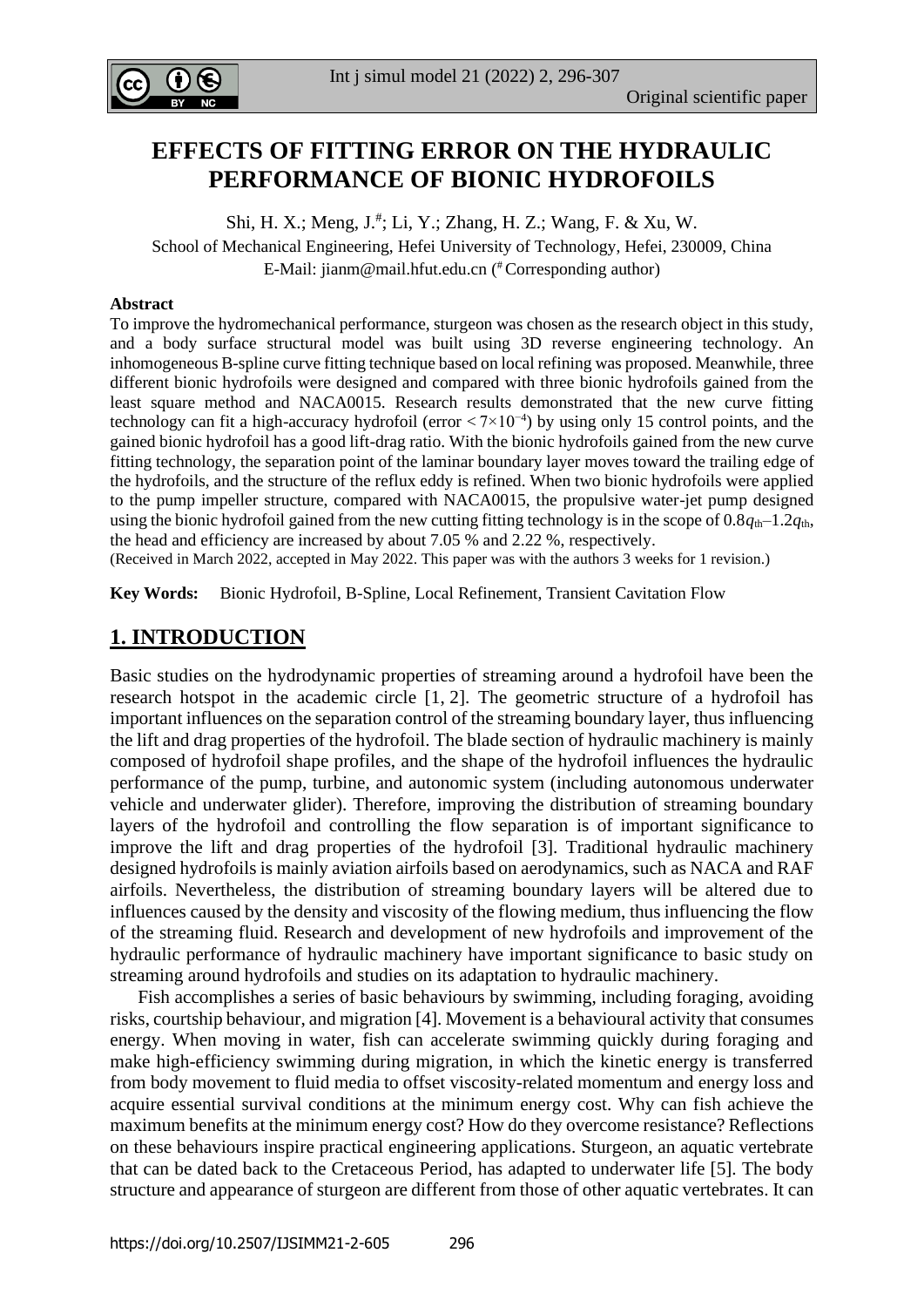jump out of the water to make courtship behaviours, capture preys in the air, or excrete parasites in high-altitude areas [6]. Such an ability of sturgeon demonstrates that the streamlined appearance, surface texture, and geometric shape of sturgeon can decrease resistance to some extent and minimize energy consumption by sending the body far away. The body surface has good hydraulic performance [7]. Sturgeon provides an element for the design of new bionic hydrofoils on the basis of hydrodynamics.

# **2. STATE OF THE ART**

The hydrodynamics of a hydrofoil is influenced significantly by its shape, and even small changes may induce great influences [8]. Therefore, to decrease design error as much as possible and guarantee the comprehensive performance of new hydrofoils during design, an appropriate parameterization method should be applied to generate the desired geometric structure of hydrofoils. So far, common hydrofoil parameterization methods include the Hicks– Henne contour function method [9], PARSEC parameterization method [10], CST airfoil parameterization method [11], and spline parameterization method [12]. From a deep study, the parameterization design of an inhomogeneous B-spline curve has a better local control ability and fewer design variables compared with other methods. In B-spline curve fitting, the model curve can be gained through approximation of control points [13] and nodes [14]. Tai et al. [15] disturbed the control point of the curve by constrained optimization and discussed the problem in approximate combinations of two adjacent B-spline curves into one B-spline curve. Hu and Zhang [16] proposed a method to calculate the tangent vector of the corresponding data point in accordance with the geometric features reflected by the data point. Based on the constraint condition of the tangent vector (or preset) and control point, adaptive B-spline curve interpolation was carried out without preset nodes and control points by using the NSGA-II algorithm. Cheng et al. [17] proposed a new secondary B-spline curve and indicated that the traditional even B-spline curve/curve surface interpolation method may produce nonideal results. The problem lies in the selection of interpolation parameters rather than in the even Bspline curve and curve surface. The data points will influence the shape of the B-spline curve. Shen and Lin [18] proposed an adaptive cubic inhomogeneous B-spline curve interpolation algorithm. This algorithm adjusted the positions and quantity of points by using the large curve slope of the B-spline curve and further optimized the data points through the error between the B-spline curve and image edges. As a result, an algorithm should be developed in the engineering application field to decrease workloads and increase computational efficiency and applicability range while meeting the fidelity of the desired shape.

 Inspired by specific biological functions, research scholars have applied these specific functions to engineering practices based on the bionic principle and achieved abundant research results. In accordance with the reflections on the swimming behaviours of long-body animals, Taylor [19] simulated their behaviours by using a cylinder and summarized relevant experimental data. He concluded that the body and swimming mode of fish have significant roles in advance. Nevertheless, the experimental results are not universal, and they are not applicable to conditions of high Reynolds number due to the excessive simplification on the swimming mode and shape of fish. Lighthill and Blake [20] proposed the slender body theory for fish swimming in the water and applied it to analyse the hydrodynamics of the movement mode of slender fish, which move by bending bodies. Fish et al. [21] acquired the geometric shape of the tail fin from samples of cetacean animals and gained the cross-section of samples by computer tomography based on X-ray. Later, he analysed the section, and the gained lift coefficient was 12 %–19 % higher than that of hydrofoils for engineering purposes. Based on the bionic concept, studies on various underwater propellers have been reported continuously, such as the robotic fish [22], and a dolphin-stroke bionic amphibious robot [23]. Aquatic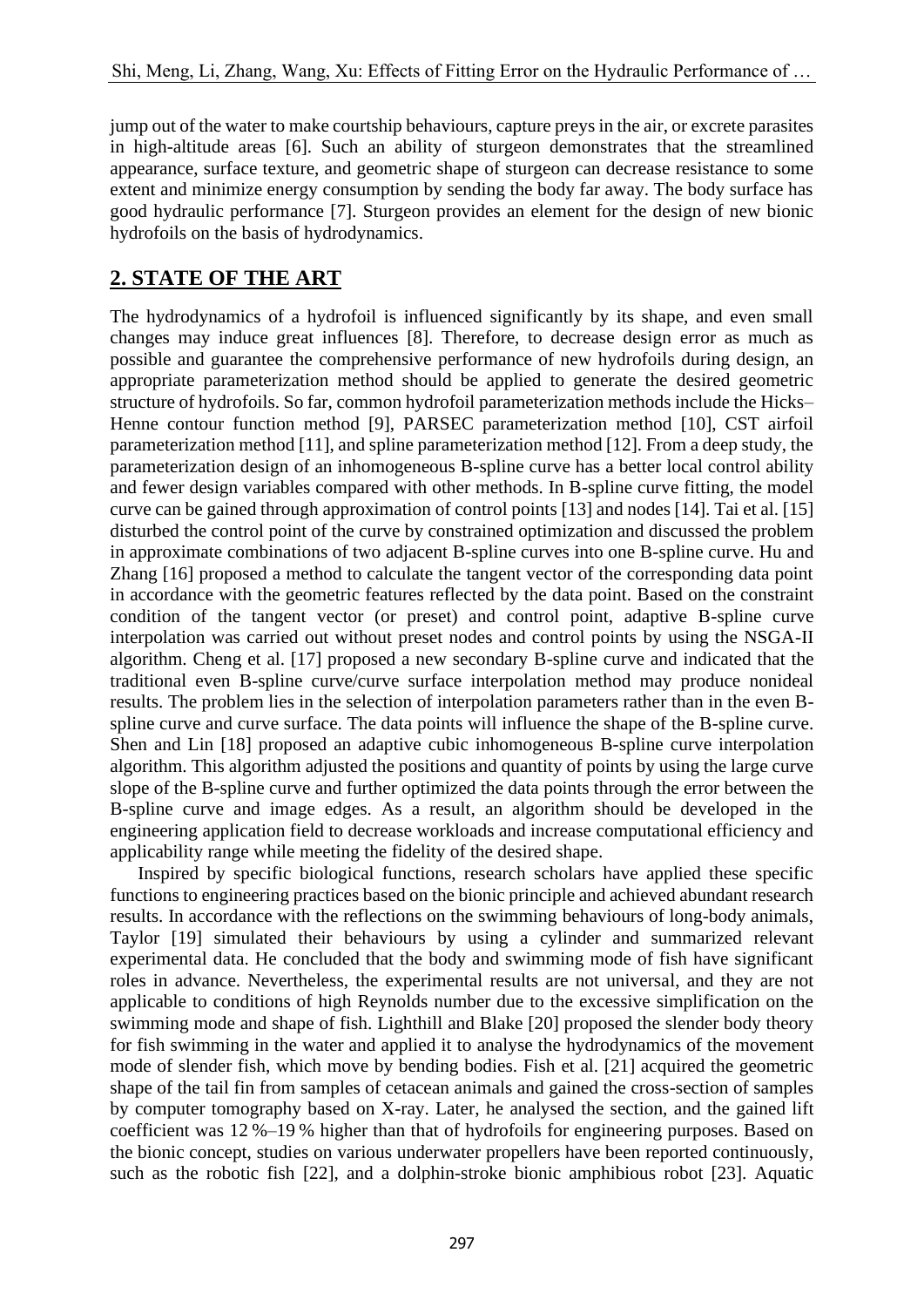animals have very high manoeuvrability during swimming behaviours, and their body structure has an excellent performance in drag reduction and hydrodynamics.

 To sum up, research scholars have conducted considerable studies on the construction of hydrofoil parameterization methods, optimal classical hydrofoils, acquisition of lift and drag properties, as well as the internal flowing characteristics of classical hydrofoils based on modern computational fluid-dynamic technology. Some research results have been achieved [24]. Nevertheless, exploration on the application of new bionic hydrofoils designed based on aquatic organisms (fish) to hydraulic machinery and improvement of the hydrodynamic mechanism of hydraulic machinery are rarely reported. In this study, sturgeon was used as the research object, and the body surface features were acquired in accordance with the geometric bionic principle. On this basis, a new hydrofoil parameterization method of three-time inhomogeneous B-spline based on local refinement was proposed. Meanwhile, a bionic hydrofoil geometric model with few control points, which can meet accuracy requirements, was constructed. Moreover, numerical simulation of different bionic hydrofoils based on large eddy simulation was carried out to acquire the lift and drag properties. The bionic hydrofoil was applied to axial-flow hydraulic machinery (a propulsive water-jet pump), and its advantages and disadvantages were compared. Relevant research results could provide hydrofoil references for the optimal design of hydraulic machinery blades.

 The remainder of this study is organized as follows. Section 3 introduces the construction of the bionic hydrofoil model, the numerical computation method, and the grid independence test. Data fitting is implemented using a bionic hydrofoil and a NACA0015 airfoil, and the optimal fitting mode is chosen. Section 4 introduces the lift and drag coefficients and velocity fluctuation of the bionic hydrofoil and NACA0015 airfoil, as well as the verification of the practical application effect. Lastly, conclusions are presented in Section 5.

# **3. METHODOLOGY**

## **3.1 Construction of the geometric model**

Sturgeon is characterized by high response sensitivity and good surface streamline. It is a good bionic object to design bionic hydrofoils in this study. To avoid the influences of the individual differences of sturgeon on the general body surface characteristics, three types of sturgeon with different body sizes are selected as the research objects. A reverse modelling is implemented using a high-precision non-contact 3D scanner (accuracy  $= 0.02$  mm), and the body surface characteristics are acquired (Figs. 1 a and b). The acquired point cloud data are input into the Geomagic Design X 3D reverse engineering software, and 3D geometric models of different sturgeons are constructed. The body surface characteristics of the same fish species meet geometric similarity; that is, the corresponding length–width ratio is the same. Finally, the average 3D geometric model of the sturgeon is gained through similarity conversion.

 Given that the sturgeon is a 3D model, parameterization design of bionic hydrofoils has to be performed from different spatial scales to study the hydrodynamic properties of bionic hydrofoils based on the body surface characteristics of sturgeon comprehensively (Fig. 1 c). In this study, I (2/3*h*), II (1/3*h*), and III the horizontal plane where (0) locates are chosen as the reference planes (where *h* is the maximum thickness of the chord distance suction surface) to intersect with the 3D geometric models of sturgeons. In this way, three different original hydrofoil curves can be acquired. A coordinate system in Fig. 1 d is established using the fixed points of hydrofoils as the origin. The original hydrofoil curve is divided into several parts along the x-axis and marked by  $x_i$  (where  $i = 0, 1, 2, \dots, n$ ). The corresponding y-axis is expressed by  $f_u(x_i)$ . In this way, the original coordinate point  $(x_i, f_u(x_i))$  on the original hydrofoil curve can be acquired, which can provide a data basis for the follow-up design of hydrofoils.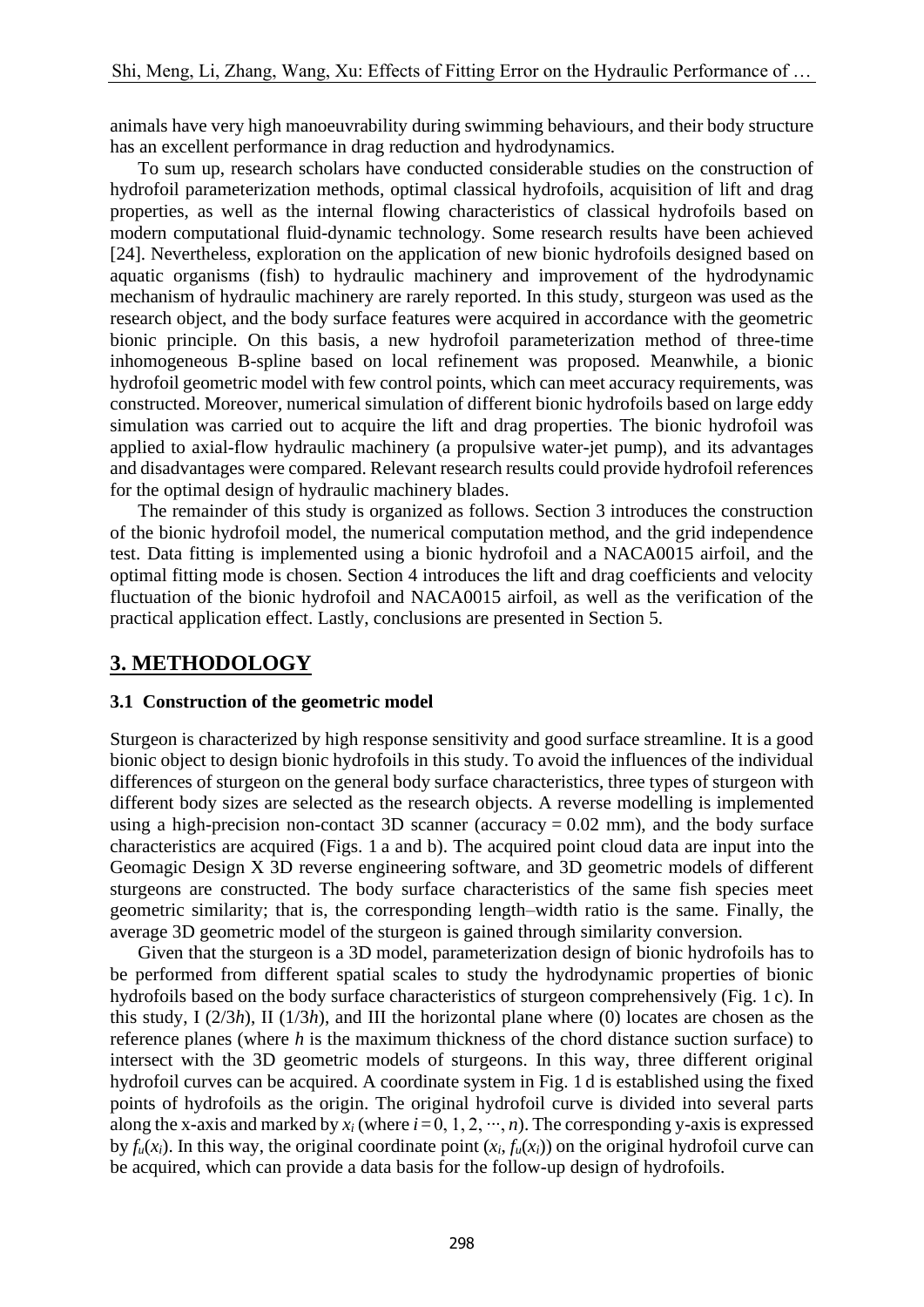

Figure 1: Acquisition of the profile curve of sturgeon body: a) three different sturgeons; b) physical scanning diagram; c) original hydrofoil curve; d) top view of sturgeon.

### **3.2 Hydrofoil parameterization design based on local refinement**

The original coordinate points are gained from two common hydrofoil parameterization methods chosen for fitting, which are the curve fitting method based on the least square method and the segmented inhomogeneous B-spline curve fitting method. The advantages and disadvantages of these two methods are compared. Details are introduced in the following text.

#### **Polynomial fitting**:

The fitting equation is:

$$
f_u(x_i) = c_m x^m + c_{m-1} x^{m-1} + \dots + c_1 x + c_0 x^0
$$
 (1)

where the coefficient  $(c_0, c_1, ..., c_m)$  are calculated as:

$$
\begin{bmatrix}\nn+1 & \sum_{i=0}^{n} x_i & \cdots & \sum_{i=0}^{n} x_i \\
\sum_{i=0}^{n} x_i & \sum_{i=0}^{n} x_i^2 & \cdots & \sum_{i=0}^{n} x_i^m \\
\vdots & \vdots & \ddots & \vdots \\
\sum_{i=0}^{n} x_i^m & \sum_{i=0}^{n} x_i^{m+1} & \cdots & \sum_{i=0}^{n} x_i^{2m}\n\end{bmatrix}\n\begin{bmatrix}\nc_0 \\
c_1 \\
\vdots \\
c_m\n\end{bmatrix}\n=\n\begin{bmatrix}\n\sum_{i=0}^{n} f_u(x_i) \\
\sum_{i=0}^{n} x_i f_u(x_i) \\
\vdots \\
\sum_{i=0}^{n} x_i^m f_u(x_i)\n\end{bmatrix}
$$
\n(2)

where *m* is the highest number of terms of the polynomial, and it is determined as  $m = 5$  in this study. The number of data points is  $n+1$ . The measured original coordinate point  $a_i$  is  $(x_i, f_i(x_i))$ substituted into Eq. (2), so that the bionic hydrofoil design of the hydrofoil parameterization method can be realized. Three bionic hydrofoils were designed corresponding to the above three original hydrofoil curves, which were named P1, P2, and P3. Specifically, P1, P2, and P3 corresponded to the bionic hydrofoil cutting from profiles I, II, and III, respectively.

#### **Segmented inhomogeneous B-spline fitting**:

The equation of the piecewise inhomogeneous B-spline curve is:

$$
B(u) = \sum_{i=0}^{n+2} B_i N_{i,k}(u)
$$
 (3)

where  $B_i$  ( $i = 0, 1, 2, \dots, n + 2$ ) are the control vertex and *i* represents the serial number. *N<sub>ik</sub>* ( $i = 0, 1, 2, \dots, n + 2$ ) are the primary function of *k* standard B-splines, where  $k = 3$ . The primary function value is proposed using the Cox-de Boor formula.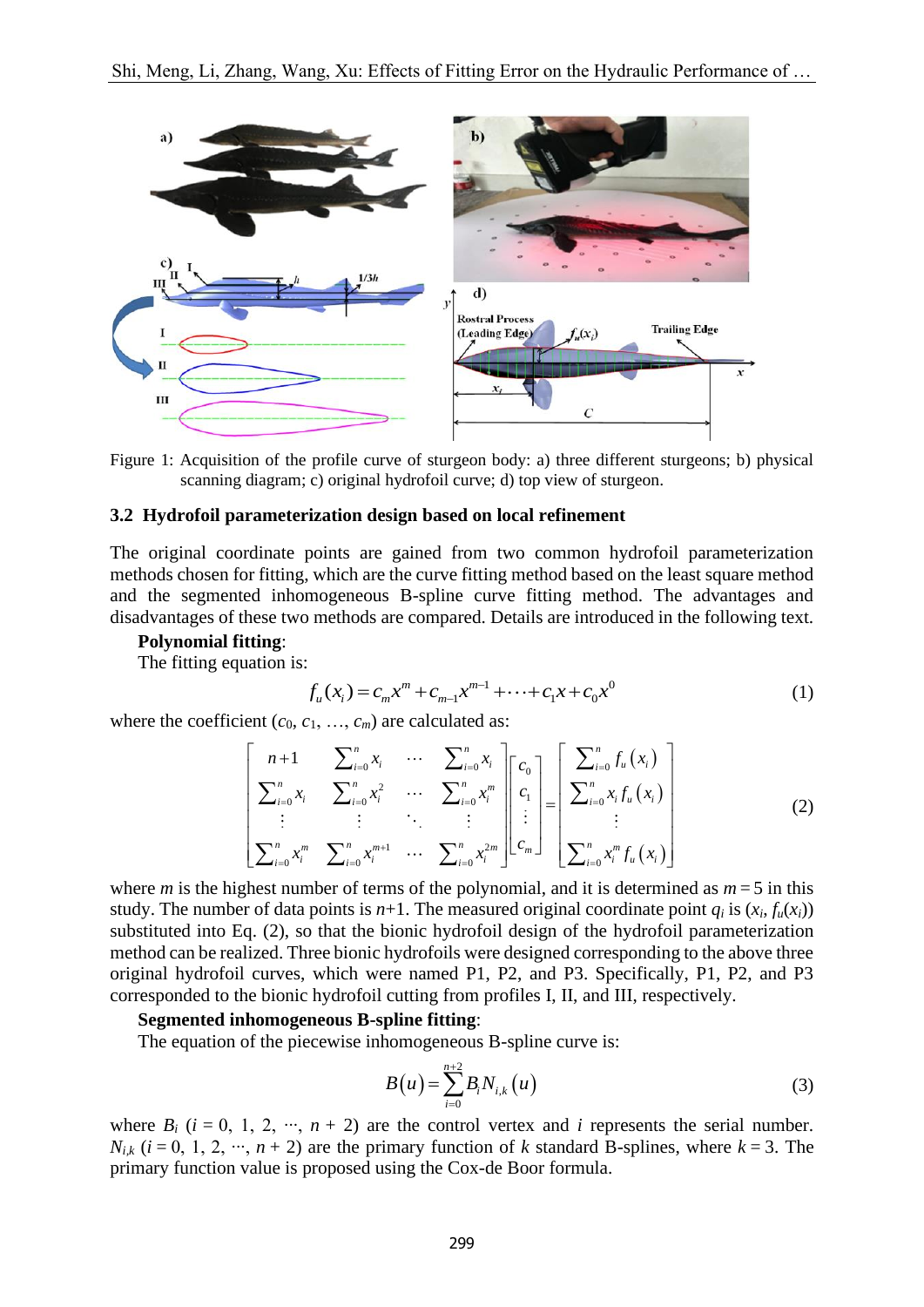$$
N_{i,0}(u) = \begin{cases} 1 & u \in [u_i, u_{i+1}] \\ 0 & u \notin [u_i, u_{i+1}] \end{cases}
$$
 (4)

$$
N_{i,k}(u) = \frac{u - u_i}{u_{i+k} - u_i} N_{i,k-1}(u) + \frac{u_{i+k+1} - u}{u_{i+k+1} - u_{i+1}} N_{i+1,k-1}(u)
$$
(5)

specifying zero for the quotient of  $0/0$  in Eqs. (4) and (5), and  $u_i$  refers to nodes. The definition domain of the curve is  $u \in [u_k, u_{n+3}]$ .

(*u*) =  $\begin{cases} x_1 \end{cases}$  =  $\begin{cases} N_{i,k-1}(u) \\ 0 \end{cases}$ <br>  $\begin{cases} N_{i,k-1}(u) \\ \end{cases}$  in Eqs. (4)<br>
in Eqs. (4)<br>
ors are acceptod). Da<br>
ous B-splir<br>
and connection is divided if<br>  $\begin{cases} y_1 \end{cases}$  is are  $B_i$  (*i*<br>  $\begin{cases} i \end{cases}$  in Eqs Calculation of nodes: Node vectors are acquired using the centripetal parameterization method (or called the root-squaring method). Data points at head and tail  $(q_0$  and  $q_n$ ) are used as the head and tail of the inhomogeneous B-spline interpolation curve. The internal data points (*q*1, *q*2, ∙∙∙, *qn-*1) are used as the segmented connecting points of the inhomogeneous B-spline interpolation curve, and the curve is divided into *n* sections. The control vertexes of the calculated B-spline interpolation curve are  $B_i$  ( $i = 0, 1, \dots, n + 2$ ), and the number of control vertexes is  $n + 3$ . The node vectors are  $U = [u_0, u_1, u_2, \dots, u_{n+6}]$ . Hence, it is also called the segmented inhomogeneous B-spline curve fitting method. The specific node values are shown in Eqs. (6) and (7).

$$
u_{i} = u_{i-1} + \sqrt{\Delta P_{i-3}} \quad (i = 4, 5, \cdots, n+2)
$$
\n
$$
u_{i-3} - x_{i-4} + \left(f_{u}(x_{i-3}) - f_{u}(x_{i-4})\right)^{2}, i = 4, 5, \cdots, n+2
$$
\n(6)

$$
u_{i} = u_{i-1} + \sqrt{\Delta P_{i-3}} \quad (i = 4, 5, \cdots, n+2)
$$
\n
$$
\Delta P_{i-3} = \left(x_{i-3} - x_{i-4}\right)^{2} + \left(f_{u}(x_{i-3}) - f_{u}(x_{i-4})\right)^{2}, i = 4, 5, \cdots, n+2
$$
\n(7)

 The lead and tail of the curve are kept tangent with the leading edge (L.E.) and trailing edge (T.E.) of the control polygon. Thus, the multiplicity of lead and tail nodes is set to  $k + 1 = 4$ ; that is,  $u_0 = \cdots = u_3 = 0$  and  $u_{n+3} = \cdots = u_{n+6} = 1$ . The original coordinate points  $q_1, q_2, q_3, \cdots, q_{n-1}$  are used as the segmented connecting points of the cubic B-spline interpolation curve, and the number of control points for calculation was  $n+1$ . To calculate all control vertexes, two additional equations must be added under the original conditions. In accordance with the calculated node vector and definition domain  $U = [u_0, u_1, u_2, \cdots, u_{n+6}]$ ,  $u \in [u_k, u_{n+1}]$ , the heavy node terms of the node vector are omitted, and the specific node values of the node vector  $[u_4, u_n]$  are substituted into the above B-spline interpolation equation. Therefore,

$$
B(u_{i+3}) = \sum_{j=i}^{i+2} B_j N_{j,3}(u_{i+3}) = q_i, i = 1, 2, \cdots, n-1
$$
\n(8)

The number of Eq. (8) is  $n-1$  and another four equations must be supplemented:

$$
\begin{cases}\nB_0 - B_1 = \vec{0} \\
B_1 = q_0 \\
B_{n+1} = q_n \\
-B_{n+1} + B_{n+2} = \vec{0}\n\end{cases}
$$
\n(9)

Combining with the solutions of Eqs. (8) and (9), the control vertex  $(B_i)$  is gained. Based on the Cox-de Boor recursion formula, the control point issubstituted into Eq. (3), thus realizing bionic hydrofoil design based on the hydrofoil parameterization method. Three bionic hydrofoils are designed corresponding to the above three original hydrofoil curves, which are marked as B1, B2, and B3. Specifically, B1, B2, and B3 corresponded to the bionic hydrofoil cutting from profiles I, II, and III, respectively.

#### **Segmental local refinement method**:

 Combining with Sections 3.2 (**Polynomial fitting**) and 3.2 (**Segmented inhomogeneous B-spline fitting**), the number of control points is the basis for the hydrofoil parameterization method. It is also the key to assuring the accuracy of the results of the constructed bionic hydrofoils. If enough original coordinate points (*qi*) are acquired on the original hydrofoil curve in Section 2.1, the hydrofoil may approximate to the original hydrofoil curve infinitely.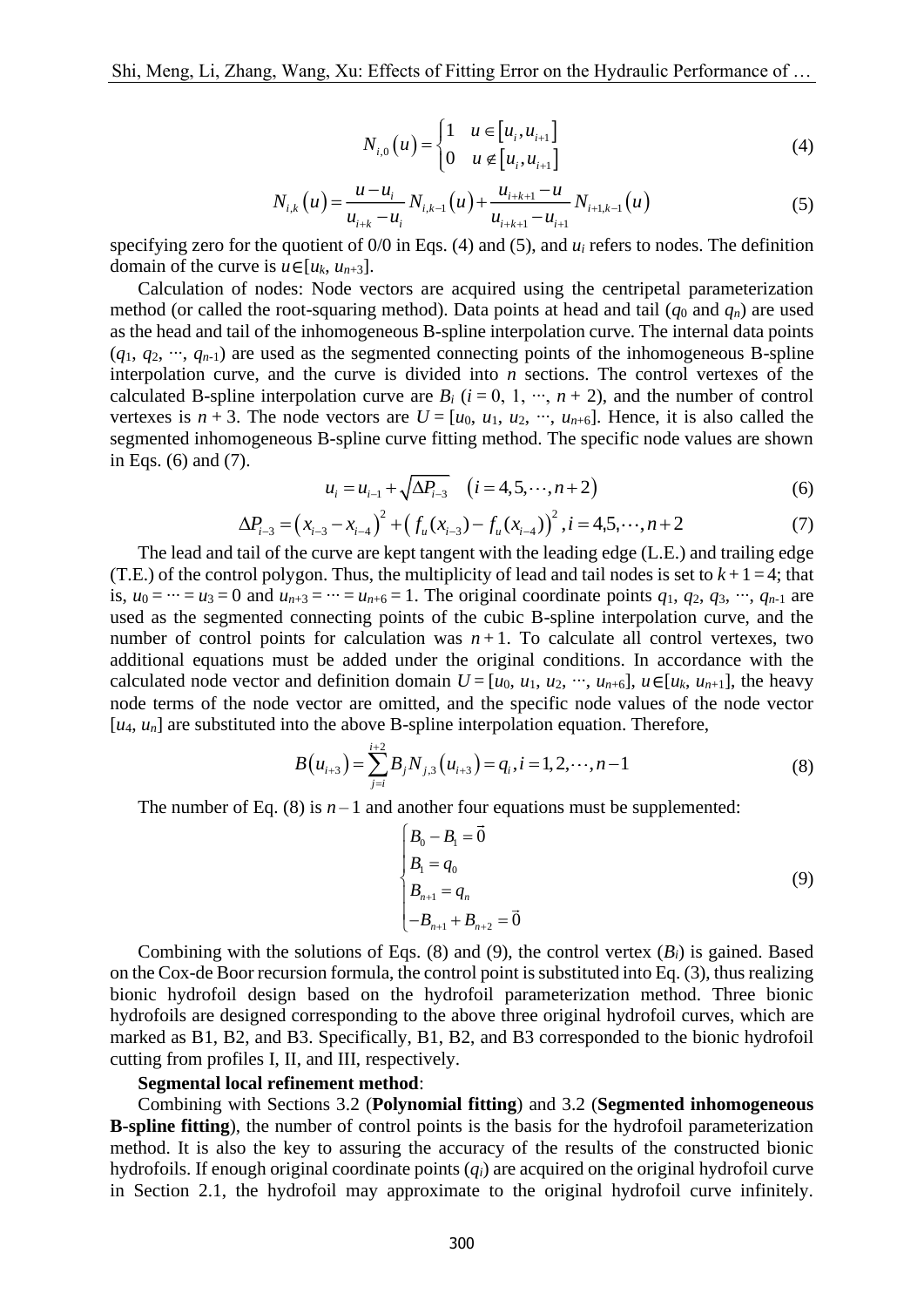Nevertheless, this will increase the workloads of researchers significantly, and its applications will be restricted. On this basis, a segmented local refinement method is proposed, which can decrease the number of control points to the maximum extent while assuring that the maximum fitting error is smaller than  $7 \times 10^{-4}$  in the allowable range [25]. The following text introduces this method based on NACA0015 and bionic hydrofoils B3.



Figure 2: Curve fitting effects when the common ratio is 4: ai) before refinement of NACA0015; aii) before refinement of B3; bi) local refinement of NACA0015; bii) local refinement of B3.

The L.E. point  $(x_i = 0)$ , the T.E. point  $(x_i = 1)$ , and the maximum thickness points  $(x_i = 0.297$ and  $x_i = 0.26$ ) of hydrofoils were chosen as the boundary points to divide the hydrofoils into four sections,  $d_0$ ,  $d_1$ ,  $d_2$ , and  $d_3$ . Based on the boundary points, local refinements are performed at the L.E. and T.E. of bionic hydrofoils. The number of control points increased as the L.E. and T.E. are approached (Fig. 2). The difference between x-coordinates of two adjacent data points presented exponential functions, see Eq. (11). The refining process is carried out using an iterative computational method. If it finds that the maximum fitting error of a segment is higher than 7×10<sup>-4</sup> during the hydrofoil parameterization process, it has to add a data point to this segment (coordinates of this data point are calculated by Eqs. (10) and (11)), thus increasing the control point (this control point was calculated using Eqs. (8) and (9)). Next, iterations are repeated until the maximum fitting error was smaller than  $7 \times 10^{-4}$ .

$$
s_i = x_{i+1} - x_i/c
$$
 (10)

where  $s_i$  must be larger than and equal to 0.01. If  $s_i < 0.01$ , it is calculated in accordance with  $s_i = 0.01$ .  $x_i + 1$  and  $x_i$  are the x-coordinates of two continuous control points. The common ratio (*a*) is defined as:

$$
a = s_{i+1}/s_i \quad i = 0, 1, 2, \cdots, n-1, \ a \in (0, 5]
$$
 (11)

The curve fitting effects when  $a=4$  of two hydrofoils (NACA0015 hydrofoil and B3 hydrofoils) before and after refinement are shown in Fig. 2. Figs. 2 ai and 2 aii depict that control points are distributed uniformly (before refinement). Under this circumstance, the maximum errors of the NACA0015 hydrofoil and B3 bionic hydrofoils after curve fitting are 0.01274 and 0.01369, respectively. Nevertheless, given the premise of the equal number of control points, the maximum errors of the two hydrofoils after curve fitting decreased significantly to 0.00066 and 0.00053 after local refinement technology. Moreover, they are both smaller than  $7\times10^{-4}$ , meeting the design requirements. To further explore the superiority of the local refinement technology, different values of *a* (1, 2, 3, 4, and 5) are set in this study. The relation between *a* and the number of control points is determined (Table I).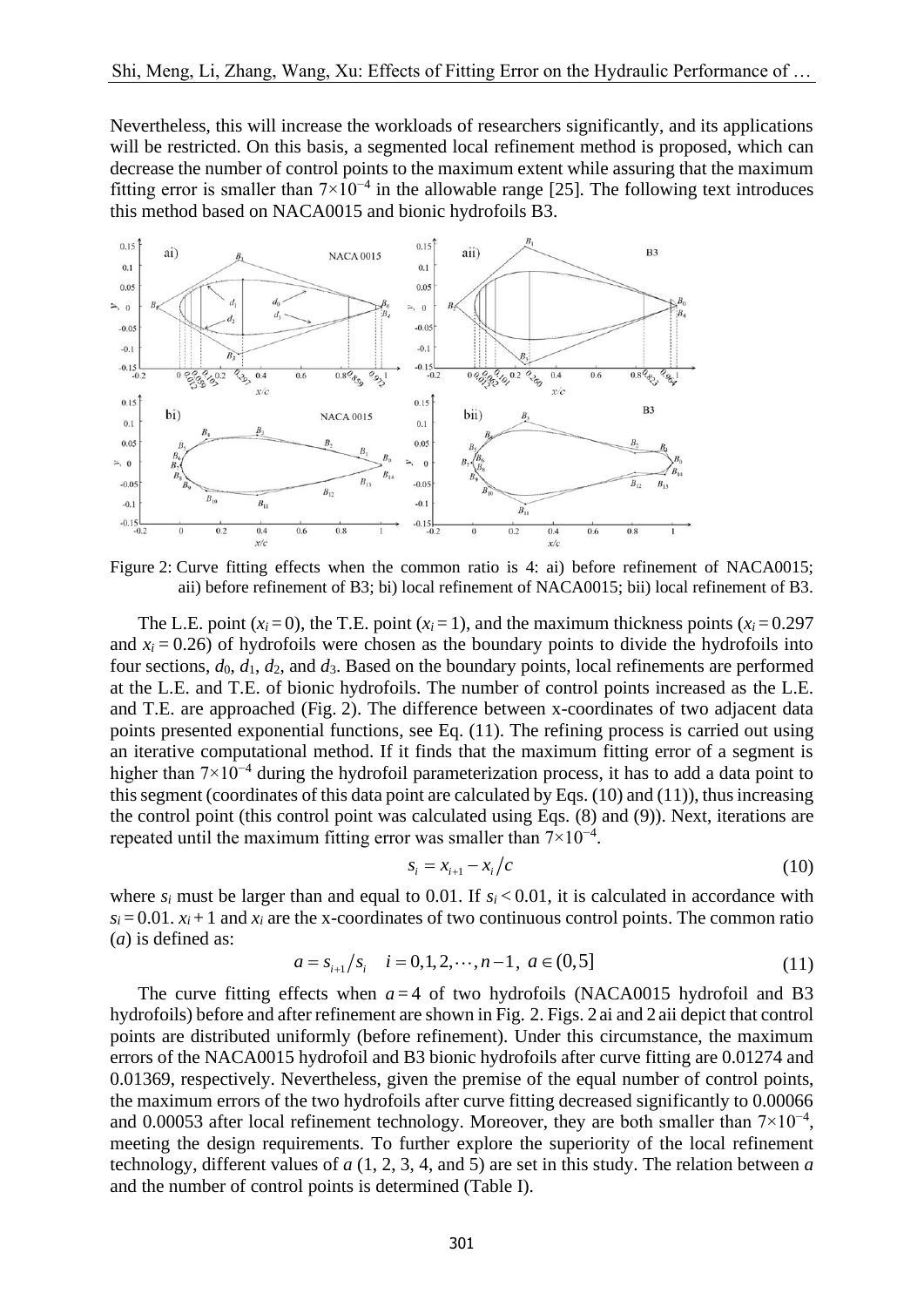Table I presents that with the increase in *a*, the number of control points of the NACA0015 hydrofoil presented a V-shaped variation trend. The smallest number of control points is achieved when  $a = 4$ . Only 15 control points were needed to assure that the fitting error of curves is smaller than 7×10−4 . This scheme exerts the best fitting effect. Similar relations between *a* and the number of control points are observed in B3 bionic hydrofoils. The number of control points also decreased to 15 when  $a = 4$ . Likewise, it can meet the requirement that the error is smaller than the maximum allowable fitting error. Generally, if the fitting accuracy can be satisfied, B3 bionic hydrofoils are more beneficial for promotion and applications when the number of control points is smaller. When using classical NACA series hydrofoils, the number of control points is usually about 30 to assure the fitting accuracy [26]. The number of control points of the proposed segmented local refinement method could be decreased to 15 under the same fitting accuracy, indicating the significant superiority of the proposed method.

| <b>Hydrofoil</b> | a             | <b>Number of nodes</b> | Number of control points |  |  |
|------------------|---------------|------------------------|--------------------------|--|--|
|                  |               | 29                     | 23                       |  |  |
| <b>NACA0015</b>  | 2             | 25                     | 19                       |  |  |
|                  | 3             | 27                     | 21                       |  |  |
|                  | 4             | 21                     | 15                       |  |  |
|                  | 5             | 29                     | 23                       |  |  |
| B <sub>3</sub>   |               | 37                     | 31                       |  |  |
|                  | $\mathcal{D}$ | 31                     | 25                       |  |  |
|                  | 3             | 23                     | 17                       |  |  |
|                  | 4             | 21                     | 15                       |  |  |
|                  | 5             | 27                     |                          |  |  |

Table I: Comparison of schemes with different common ratios.

## **3.3 Physical and simulation setup**

The computational domain (Fig. 3 a) is set by taking bionic hydrofoil B3 as example. The chord length  $(C)$  and angle of attack of the hydrofoil are 0.07 m and  $6^{\circ}$ , respectively. The dimension of the computational domain is 8*C* (length)  $\times$  3*C* (width). The inlet plane is at upstream 2.5*C* away from the hydrofoil centre, while the outlet plane is at downstream 5.5*C* away from the hydrofoil centre. The span width of the computational domain is 0.5*C*.

 In this study, structured meshing is performed on the abovementioned computational domain by using the ICEM19.2 software package. Grids in the computational domain are 3D grids (Fig. 3 b1). The 2D lateral view of the grids is shown in Fig. 3 b2. To capture details of unsteady flow, the peripheral regions of the hydrofoil are refined. The grid size near the surface of the hydrofoil along the flowing direction shall be smaller than or equal to 0.19 mm. Meanwhile, the grid size along the normal direction of the sidewall is smaller than or equal to 0.19 mm, and the grid size along the span direction is smaller than or equal to 0.2 mm.  $y^{\dagger}$  < 1. To verify the influences of grid quantity on the calculation results, grid independence is validated through a case study based on the B3 bionic hydrofoil. In this process, changes in lift coefficient  $(C_l)$  and drag coefficient  $(C_d)$  are compared (Table II). The lift and drag coefficients are defined as follows [27]:  $C_l = F_l/0.5 \rho U_{\infty}^2 A$  and  $C_d = F_d/0.5 \rho U_{\infty}^2 A$ ,  $F_l$  and  $F_d$  are the lift force and the drag force of the hydrofoil, respectively. *A* denotes the area projection of the hydrofoil. For the convenience of calculation, the area *A* is determined as the product of the chord length of the hydrofoil and the span. the flowing medium is 300 K water. The Reynolds number is  $Re = \rho_m U_\infty C / \mu_m = 5 \times 10^5$ , and the static pressure at the outlet is set by the number of cavitation:  $\sigma = (p_{\infty} - p_{\nu})/(0.5 \rho_l U_{\infty}^2) = 0.65$ , where  $p_{\nu}$  is the 25° saturated steam pressure, and the inlet velocity is  $U_{\infty} = 7.2$  m/s.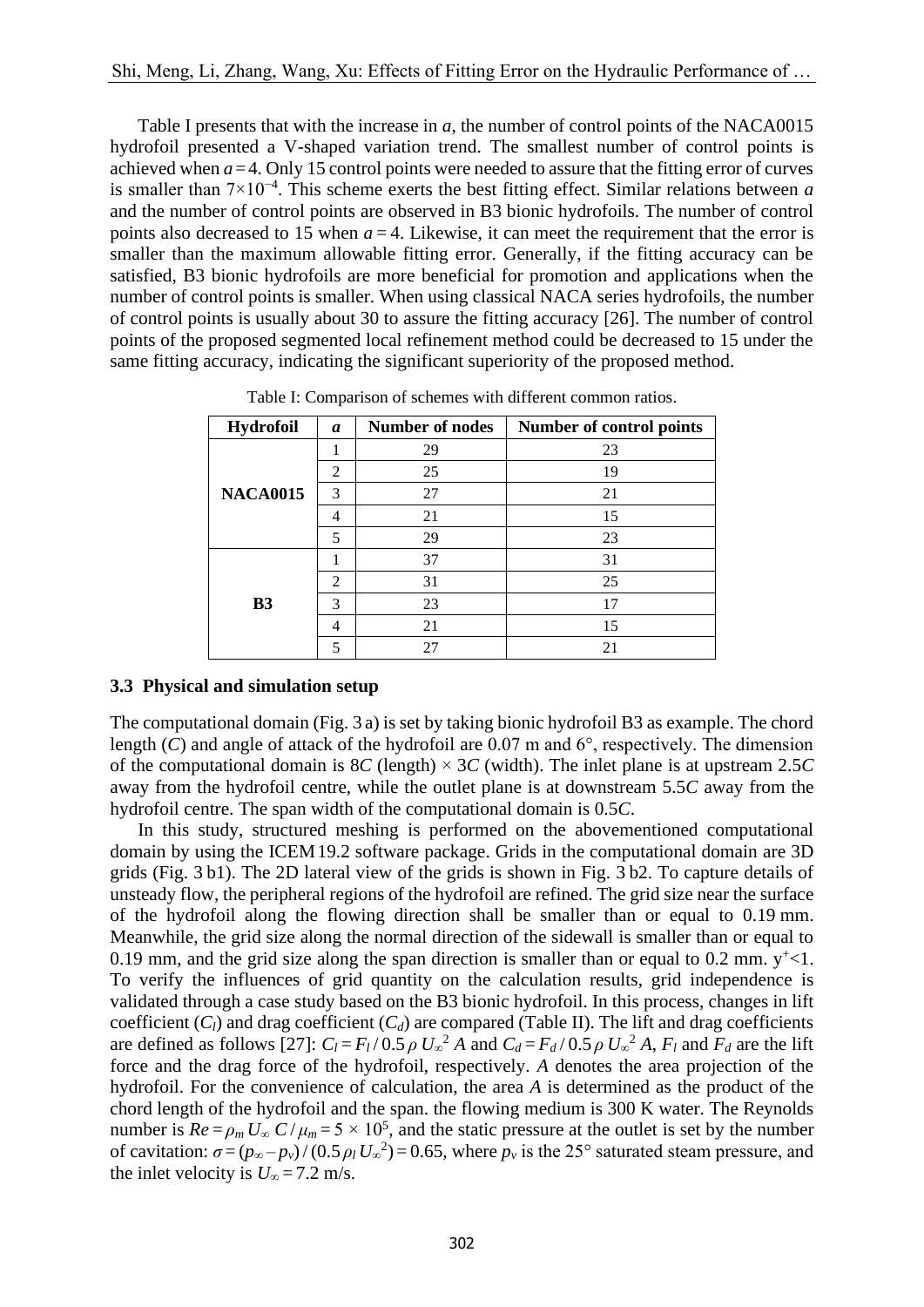

Figure 3: Computational domain and meshing: a) 3D view of the computational region and boundary conditions, b) hydrofoil grid model, (b1) 3D grids, (b2) 2D grids.

 In the verification of grid independence, five different grid sizes are chosen in the numerical calculation. The results are shown in Table II. When the grid quantity increased from Grid-1 to Grid-3, the  $C_l$  increased significantly, while the  $C_d$  decreased quickly. This result reflected that grid quantity could influence the test results greatly. When the grid quantity increased from Grid-3 to Grid-4, the  $C_l$  and  $C_d$  increased by 0.432 % and 0.926 %, respectively, smaller than 1 %. When the grid quantity increased from Grid-4 to Grid-5, the *C<sup>l</sup>* and *C<sup>d</sup>* are stable locally, and the growth hardly presented any changes. That is, after grid refinement, the  $C_l$  and  $C_d$  may fluctuate. Given enough grids, the  $C_l$  and  $C_d$  approached a constant. To decrease the requirements on the performance of computers, Grid-4 is chosen as the final meshing scheme. In other words, the grid quantity is about 4.1 million.

| Grid   | <b>Number of cell</b> | $C_l$ |         |       |           |  |
|--------|-----------------------|-------|---------|-------|-----------|--|
| Grid-1 | 1274064               | 0.441 | ---     | 0.111 |           |  |
| Grid-2 | 1701103               | 0.454 | 2.948 % | 0.109 | 1.802 %   |  |
| Grid-3 | 2444064               | 0.465 | 2.423 % | 0.108 | $0.917\%$ |  |
| Grid-4 | 4062528               | 0.465 |         | 0.107 | 0.926 %   |  |
| Grid-5 | 5985480               | 0.466 | 0.215%  | 0.108 | 0.935 %   |  |

Table II: Verification of grid independence.

## **4. SIMULATION ANALYSIS AND DISCUSSION**

## **4.1 Lift-drag characteristics analysis**

To verify the accuracy of the current numerical simulation method, numerical simulations of two groups of bionic hydrofoils (B1, B2, B3; P1, P2, P3) and the classical symmetric hydrofoil NACA0015 are carried out under the same boundary conditions. The mean values of the transient  $C_l$  and transient  $C_d$  of hydrofoils are calculated and compared. The results are listed in Table III. The results of the hydrofoil NACA0015, which is gained using the current research method, are compared with the experimental results in [27]. The average  $C_l$  and  $C_d$  of NACA0015 agreed with Ye's result, showing errors of 3.33 % and 1.83 %, respectively. The error of lift–drag ratio is 1.51 %. All of these errors are within the allowable reasonable range  $(<5\%$ ). In a word, the current research method could disclose the lift and drag properties of bionic hydrofoils accurately, and it also can predict flowing laws in the flow field accurately.

 Different data fitting schemes will produce various errors (the fitting error of hydrofoil P3 is 0.0067, the fitting error of hydrofoil B3 is 0.00053), hence different hydrofoil structures will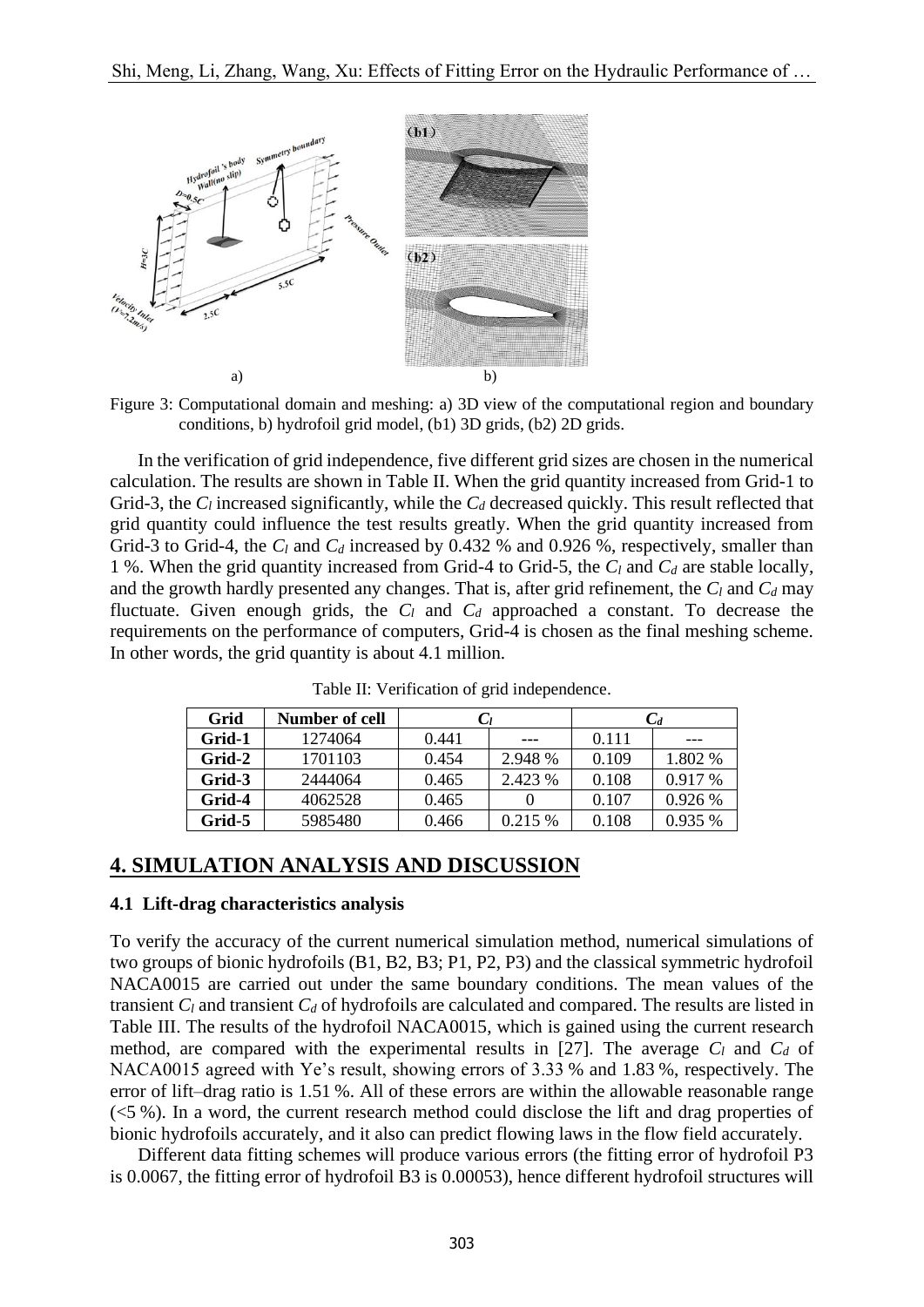be obtained. This difference will eventually impact the lift-drag characteristics of the hydrofoil. Table III shows that bionic hydrofoils B3 and P3 are the optimal hydrofoils under B-spline and least square design schemes, respectively. Thus, the two hydrofoils are taken as examples.

| <b>Hydrofoil</b> | B1    | Р1    | B <sub>2</sub> | <b>P2</b> | <b>B3</b> | P <sub>3</sub> | <b>NACA0015</b> |                    |
|------------------|-------|-------|----------------|-----------|-----------|----------------|-----------------|--------------------|
|                  |       |       |                |           |           |                | LES             | Ye's result $[27]$ |
| $C_l$            | 0.439 | 0.402 | 0.434          | 0.433     | 0.460     | 0.445          | 0.465           | 0.481              |
| $C_d$            | 0.116 | 0.113 | 0.113          | 0.116     | 0.101     | 0.109          | 0.107           | 0.109              |
| $C_l/C_d$        | 3.783 | 3.558 | 3.841          | 3.741     | 4.554     | 4.083          | 4.346           | 4.413              |

Table III: Average lift-drag coefficient and lift-drag ratio for each hydrofoil.

### **4.2 Average velocity fluctuation**

The streamline diagrams of NACA0015, B3, and P3 are shown in Fig. 4, which present the same laws and some differences. Such differences are caused by errors of design schemes. NACA0015, B3, and P3 have a common that velocity loss occurred near the surface of hydrofoils and the maximum fluid velocity is at the L.E. As the fluid particle moved gradually to the T.E. of the hydrofoil, the velocity declined gradually, accompanied by reflux. Finally, an eddy is formed on the suction surface of the hydrofoil. However, NACA0015, B3, and P3 also have some differences. The reflux velocity loss area of P3 is the largest, while the reflux velocity loss area of B3 is relatively smaller, and it is divided into two smaller ones. Moreover, the position of the reflux velocity loss zone moves significantly toward the T.E. compared with that in P3. Hence, the hydrofoil structural changes caused by the curve fitting error (the front curve of the hydrofoil shrank inward) might change the positions of the stream field around the hydrofoil and flow separation point.

 The velocity distributions of B3, P3, and NACA0015 (on the upper surface of the hydrofoils,  $x/c = 0.2, 0.6, 0.8, 1.2$  along the normal line of the sidewall are shown in Fig. 5. Comparison of the influences of geometric structures on velocity fields around hydrofoils indicated that the velocity field variations of bionic hydrofoils are similar to those of NACA0015. However, when fluid moves toward the T.E., the negative velocity growth of NACA0015 is close to the L.E., accompanied by the expansion of the sphere of influence of flows on the boundary layer and velocity variation range. This phenomenon could be explained in Fig. 4. From the comparison of the influences of curve fitting errors on the velocity fields of bionic hydrofoils, the velocity distributions on the near-wall surfaces of B3 and P3 differed significantly. Specifically, the velocity variation of B3 along the y-direction is relatively uniform, and it reaches the mainstream velocity earlier. Moreover, the location of negative velocity on the near-wall surface is closer to the T.E. In other words, curve fitting error would change the position of the separation point between the streamline layer and the boundary layer. The L.E. curve of the hydrofoil shrank inward to make the separation point closer to the L.E., thus expanding the reverse pressure range and increasing the resistance. Therefore, curve fitting errors must be considered during the design of hydrofoils.



Figure 5: Distribution of average velocity (*u*) surrounding the hydrofoils along the y direction: a)  $x/c = 0.2$ , b)  $x/c = 0.6$ , c)  $x/c = 0.8$ , d)  $x/c = 1.2$ .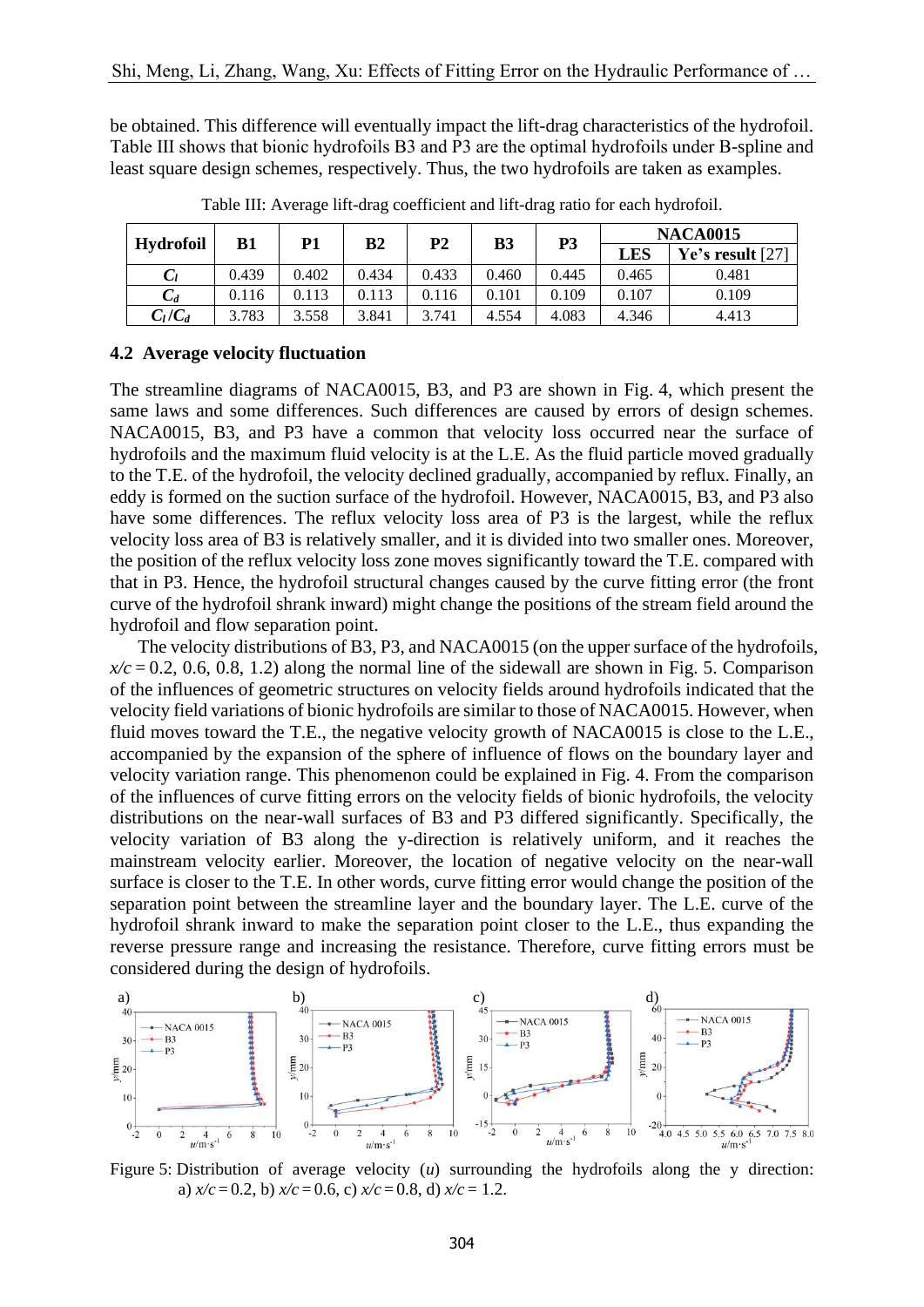### **4.3 Application of bionic hydrofoil**

To analyse the influences of curve fitting errors systematically, B3 and P3 are applied to thicken the blades of a propulsive water-jet pump [28]. It is compared with the original scheme (NACA0015 is used as the hydrofoil of the blade section). The other parameters are the same; however, the hydrofoil of impeller blades is changed, and the hydrodynamic curves in Fig. 6 are gained through numerical simulations, including the flow-head curve  $(H-q/q<sub>th</sub>)$  and flowefficiency curve  $(\eta - q/q_{\text{th}})$ . The running parameters of the propulsive water-jet pump are:  $q_{th} = 456$  m<sup>3</sup>/s,  $H = 4.0$  m, and rotating speed  $n_w = 1600$  r/min. The geometric parameters of the impeller are as follows: outer diameter of impeller:  $D = 200$  mm; hub diameter:  $d_h = 80$  mm.



Figure 6: Hydrodynamic curves of the propulsive water-jet pump with different hydrofoil thickening blades; a)  $H-q/q_{\text{th}}$ ; b)  $\eta-q/q_{\text{th}}$ .

 Fig. 6 depicts that the head of the pump designed in accordance with B3 is the highest in the range of  $0.8 q_{th}$ –1.2  $q_{th}$ , whereas the head of the pump designed in accordance with P3 is the lowest. The corresponding efficiency curves show similar laws. This finding agrees with the abovementioned scheme (B3) with a greater lift-drag ratio completely. In other words, the higher the lift-drag ratio of the hydrofoil is, the better the performance of the pump would be. In view of the details, the designed operating points are compared. In Fig. 6 a, the head of the pump under the NACA0015 scheme  $(H_{NACA0015} = 3.12 \text{ m})$  is 7.05 % lower than that of the pump under the B3 scheme, but it is higher than that of the pump under the P3 scheme  $(H_{P3} = 3.01 \text{ m})$ . Fig. 6b shows that the pump designed in accordance with B3 has the highest efficiency  $(\eta_{\text{B3}} = 79.13 \%)$ , which is 2.22 % higher than that in the NACA0015 scheme ( $\eta_{\text{NACA0015}} =$ 77.41 %) and 4.0 % higher than that in the P3 scheme ( $\eta_{P3} = 76.09$  %). Hence, bionic hydrofoils that use cubic inhomogeneous B-spline fitting can offer excellent hydrodynamic performance in terms of  $H-q/q$ <sup>th</sup> or  $\eta$ -q/q<sup>th</sup> when they are used for blade thickening of hydraulic machinery (propulsive water-jet pump).

## **5. CONCLUSION AND FUTURE WORK**

In this study, basic data of sturgeon are acquired through 3D reverse engineering technology. Subsequently, the cubic inhomogeneous B-spline curve fitting technology based on local refinement is applied for the parameterization design of hydrofoils. The acquired bionic hydrofoils are applied to the blade design for a propulsive water-jet pump. The performance of the hydrofoils gained through the least square method and the propulsive water-jet pump is compared. The major conclusions are drawn as follows:

 (1) Compared with a bionic hydrofoil obtained from the least square method, bionic hydrofoils gained from the cubic inhomogeneous B-spline curve fitting method based on local refinement can decrease the number of control points significantly while realizing satisfying accuracy. They only need 15 control points to assure curve fitting accuracy. This condition increases the possibility of extensive applications significantly.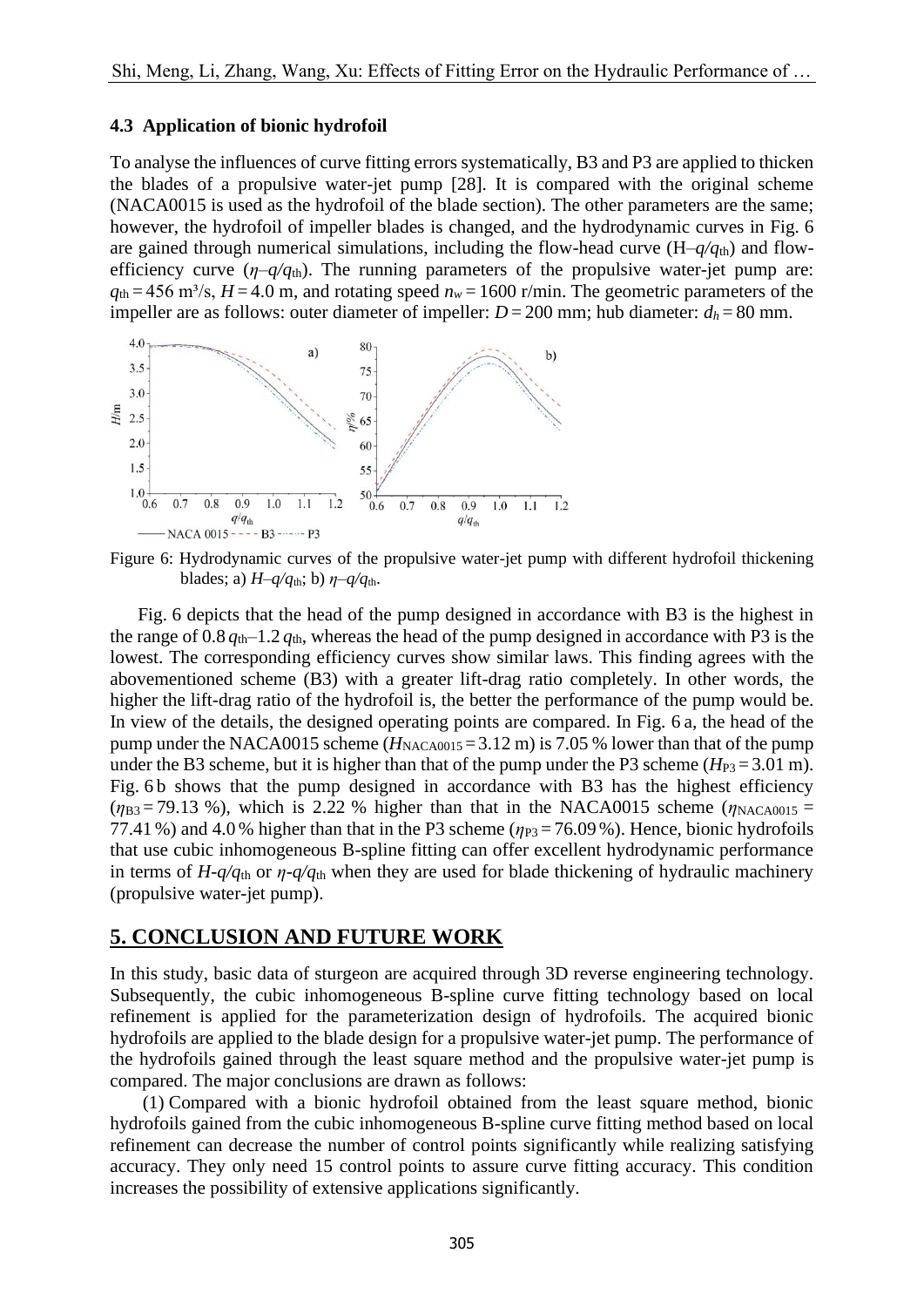(2) Geometric structural changes of hydrofoils may alter lift and drag properties, as well as flows in the near-wall boundary layer. Among all schemes, B3 can acquire better life and drag properties and a more stable flow in the boundary layer. From the comparison between B3 and P3, curve fitting errors may make the front curves of hydrofoils shrink inward, thus making the separation point move backward. Hence, a larger unstable reflux velocity loss region is formed after the separation.

 (3) According to studies on the applications of bionic hydrofoils, a hydrofoil has a good lift-drag ratio, and the relevant propulsive water-jet pump also has good hydrodynamic performance. From the perspective of flow–head, and flow–efficiency curves, the pump designed in accordance with B3 shows higher head and efficiency in the range of  $0.8 q_{th}$ –1.2 $q_{th}$ .

 In this study, the hydrodynamic performance of the sturgeon hydrofoil is better than that of NACA0015. Research conclusions can provide important references for the optimization of the head and efficiency of fluid mechanical driving equipment. Nevertheless, this study only focuses on the performance of sturgeon hydrofoils under the same angle of attack. In the future, comparative analyses on the performance of hydrofoils under multiple angles of attack will be carried out by integrating particle image velocity measurement technology. They are conducive to the systematic analysis of the advantages of bionic hydrofoils.

## **REFERENCES**

- [1] Fernández-Gutiérrez, D.; van Rees, W. M. (2021). Effect of leading-edge curvature actuation on flapping fin performance, *Journal of Fluid Mechanics*, Vol. 921, Paper A22, 22 pages, doi[:10.1017/jfm.2021.469](https://doi.org/10.1017/jfm.2021.469)
- [2] Li, X.; Gu, J.; Su, Z.; Yao, Z. (2021). Hydrodynamic analysis of fish schools arranged in the vertical plane, *Physics of Fluids*, Vol. 33, No. 12, Paper 121905, doi[:10.1063/5.0073728](https://doi.org/10.1063/5.0073728)
- [3] Liu, M.; Tan, L.; Cao, S. (2019). Dynamic mode decomposition of cavitating flow around ALE 15 hydrofoil, *Renewable Energy*, Vol. 139, 214-227, doi[:10.1016/j.renene.2019.02.055](https://doi.org/10.1016/j.renene.2019.02.055)
- [4] Oufiero, C. E.; Whitlow, K. R. (2016). The evolution of phenotypic plasticity in fish swimming, *Current Zoology*, Vol. 62, No. 5, 475-488, doi[:10.1093/cz/zow084](https://doi.org/10.1093/cz/zow084)
- [5] Sulak, K. J.; Edwards, R. E.; Hill, G. W.; Randall, M. T. (2002). Why do sturgeons jump? Insights from acoustic investigations of the Gulf sturgeon in the Suwannee River, Florida, USA, *Journal of Applied Ichthyology*, Vol. 18, No. 4-6, 617-620, doi[:10.1046/j.1439-0426.2002.00401.x](https://doi.org/10.1046/j.1439-0426.2002.00401.x)
- [6] Logan-Chesney, L. M.; Dadswell, M. J.; Karstern, R. H.; Wirgin, I.; Stokesbury, M. J. W. (2018). Atlantic sturgeon Acipenser oxyrinchus surfacing behaviour, *Journal of Fish Biology*, Vol. 92, No. 4, 929-943, doi[:10.1111/jfb.13552](https://doi.org/10.1111/jfb.13552)
- [7] Yan, H.; Yu, C.; Chai, L. P.; Li, Y.; Vnenkovskaia, V.; Chen, H. (2019). Design and investigation of the hydraulic performance of bionic hydrofoil based on the geometric features of sturgeons, *DYNA*, Vol. 94, No. 3, 278-285, doi[:10.6036/9129](https://doi.org/10.6036/9129)
- [8] Zhao, A.; Hui, Z.; Jin, H.; Wen, D. (2019). Analysis on the aerodynamic characteristics of a continuous whole variable camber airfoil, *Journal of Physics: Conference Series*, Vol. 1215, Paper 012005, 8 pages, doi[:10.1088/1742-6596/1215/1/012005](https://doi.org/10.1088/1742-6596/1215/1/012005)
- [9] He, Y.; Sun, J.; Song, P.; Wang, X. (2021). Variable-fidelity hypervolume-based expected improvement criteria for multi-objective efficient global optimization of expensive functions, *Engineering with Computers*, Published online, 27 pages, doi[:10.1007/s00366-021-01404-9](https://doi.org/10.1007/s00366-021-01404-9)
- [10] Zhang, Y.; Wang, X. (2021). Global sensitivity and design space of drag characteristics of parametric airship hull, *Journal of Harbin Institute of Technology*, Vol. 53, No. 6, 54-61, doi[:10.11918/201909018](https://doi.org/10.11918/201909018)
- [11] He, W.; Liu, X. (2019). Improved aerofoil parameterisation based on class/shape function transformation, *The Aeronautical Journal*, Vol. 123, No. 1261, 310-339, doi[:10.1017/aer.2018.165](https://doi.org/10.1017/aer.2018.165)
- [12] Marinić-Kragić, I.; Vučina, D.; Ćurković, M. (2016). Efficient shape parameterization method for multidisciplinary global optimization and application to integrated ship hull shape optimization workflow, *Computer-Aided Design*, Vol. 80, 61-75, doi[:10.1016/j.cad.2016.08.001](https://doi.org/10.1016/j.cad.2016.08.001)